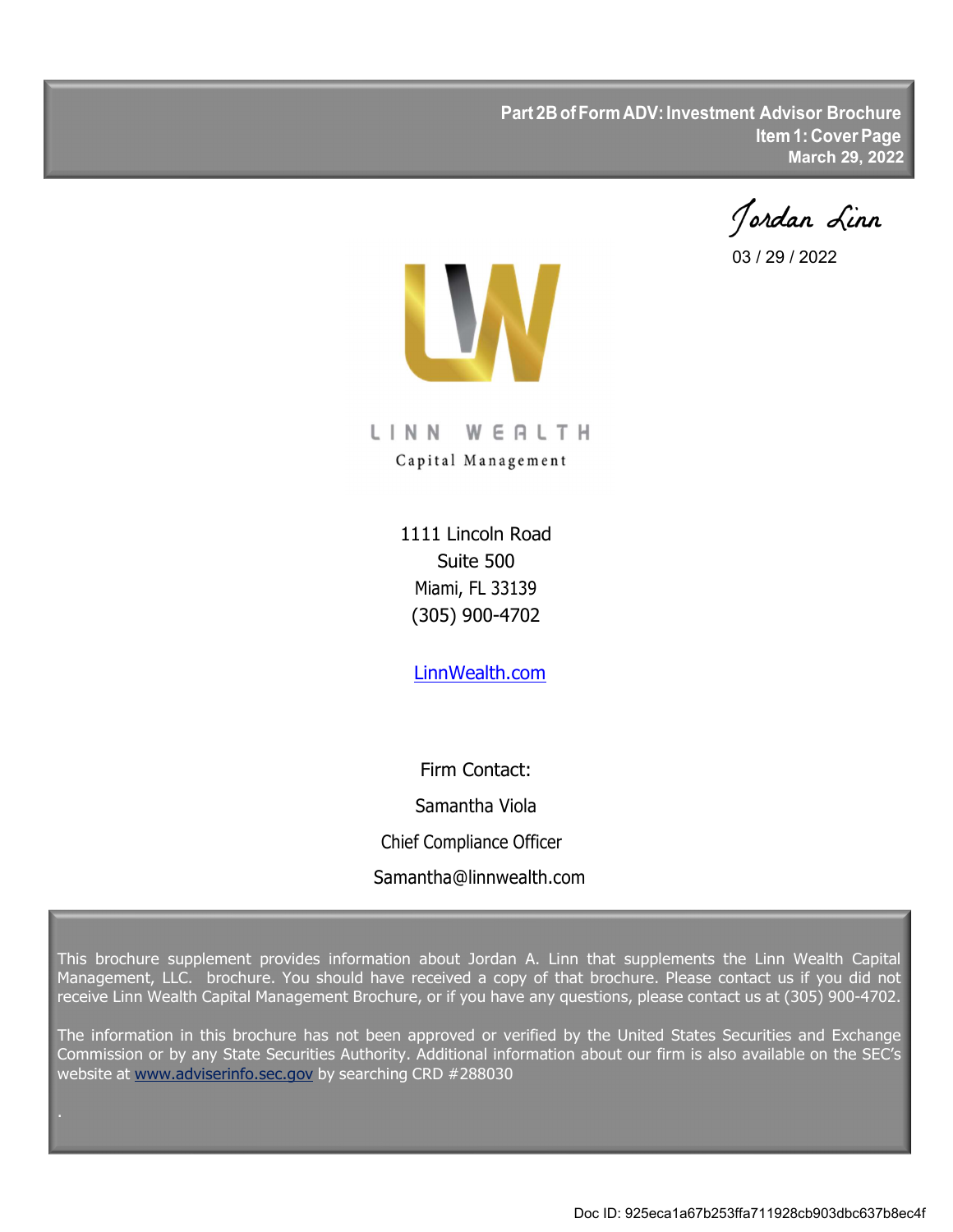

### **Item 2: Education Background & Business Experience**

Mr. Linn was born in 1975 and he received a Bachelor's degree in Busines from the University of Florida in 1997.

#### **Business Experience**

| <b>Firm Name and Title</b>                                 | <b>Dates</b>       |
|------------------------------------------------------------|--------------------|
| Linn Wealth Capital Management, LLC, Principal & Fiduciary | 08/2017 to present |
| Fortitude Advisory Group, Fiduciary                        | 07/2010 to 10/2019 |

#### **Item 3: Disciplinary Information**

Mr. Linn has never petitioned for bankruptcy, but did reach a compromise with 10 creditors from dates ranging from 6/18/2009 to 2/01/2013.

Mr. Linn is not currently the subject of any pending legal, disciplinary or administrative proceedings, however he has been in the past. In 12/2011, Mr. Linn failed to amend his U-4 to disclose a lien on one of his real estate properties. He paid a fine of \$2500.00 to FINRA and was suspended for 30 days from FINRA related activities. Additionally, in 1/09/2014, he paid a fine of \$1,500.00 to the New York state Department of Financial Services, for failing to disclose the previous event with FINRA while renewing his N.Y. state insurance license.

Mr. Linn has never been accused or found liable in any arbitration claim alleging damages in excess of \$2,500, involving an investment or an investment-related business or activity; fraud, false statements, or omissions; theft, embezzlement, or other wrongful taking of property; bribery, forgery, counterfeiting, or extortion; or dishonest, unfair or unethical practices.

Mr. Linn has never paid an award or otherwise being found liable in a civil proceeding involving an investment or an investment-related business or activity; fraud, false statements, or omissions; theft, embezzlement, or other wrongful taking of property; bribery, forgery, counterfeiting, or extortion.

More details can be found through Broker Check (BrokerCheck) or the Investment Adviser Public Disclosure site (www.adviserinfo.sec.gov) by performing by name searches.

#### **Item 4: Other Business Activities**

Jordan Linn is a licensed insurance broker and agent with various insurance carriers. Insurance is sold through Linn Wealth Management LLC, insurance brokerage agency licensed in the state of Florida. In his capacity as an insurance broker/agent, Mr. Linn may recommend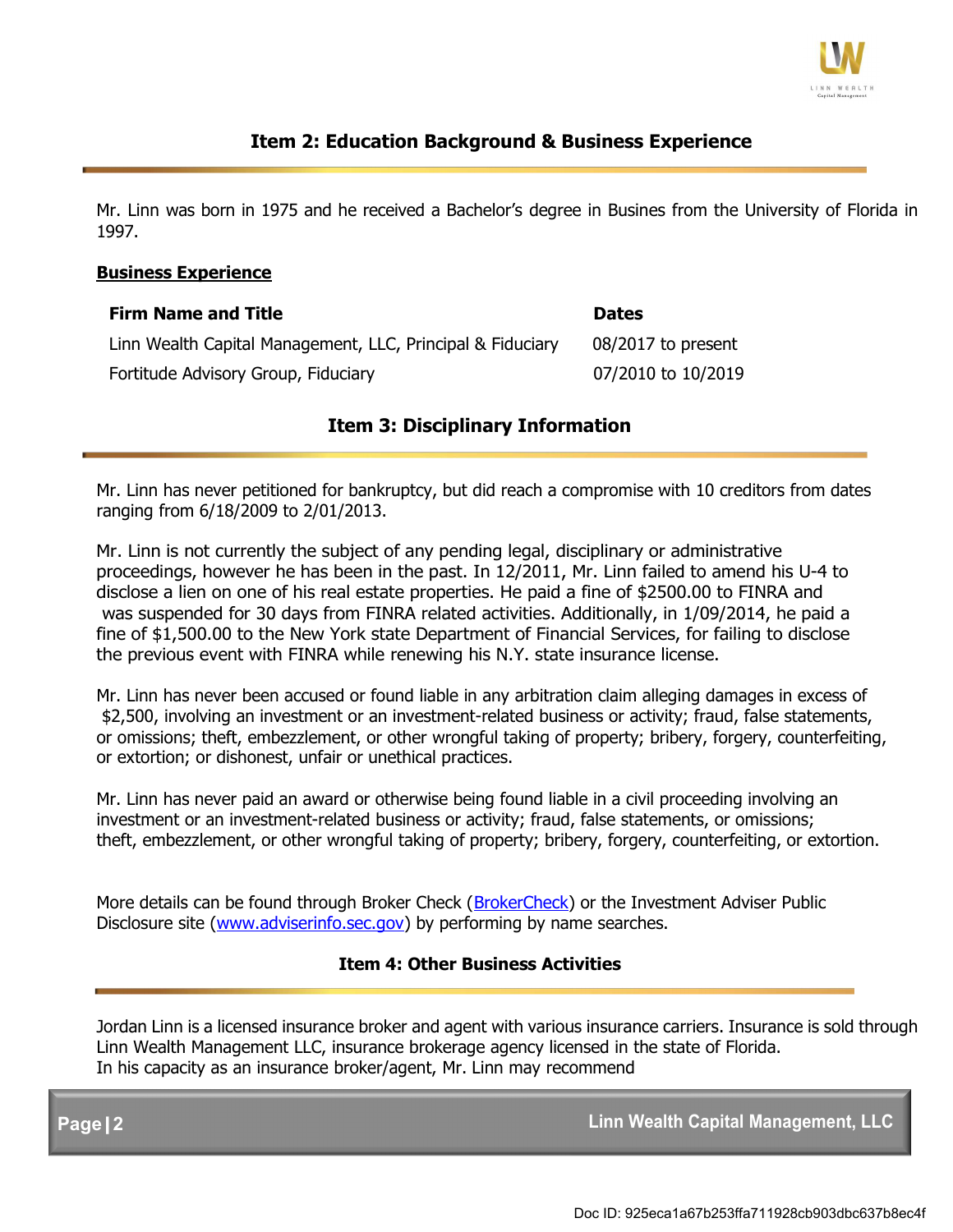

insurance products and receive compensation in the form of commissions. Jordan also works in the private mortgage space, helping people become a private lender. Both these activities present a potential conflict of interest between the interests of Jordan Linn and those of the advisory clients. However, clients are under no obligation to act upon any recommendations of Mr. Linn or affect any transactions through Mr. Linn if they decide to follow the recommendations.

#### **Item 5: Additional Compensation**

Please refer to Item 4 - Other Business Activities above.

Other than salary, annual bonuses or regular bonuses, Jordan A Linn does not receive any economic benefit from any person, company or organization in exchange for providing clients advisory services through Linn Wealth Capital Management, LLC.

#### **Item 6: Supervision**

Mr. Linn is supervised and monitored by Samantha Viola, Chief Compliance Officer, pursuant to Linn Wealth Capital Management's written policies and procedures and code of ethics. Samantha Viola may be reached at samantha@linnwealth.com.

#### **Item 7: Requirements for State-Registered Advisers**

Mr. Linn has never been accused or found liable in any arbitration claim alleging damages in excess of \$2,500, involving an investment or an investment-related business or activity; fraud, false statements, or omissions; theft, embezzlement, or other wrongful taking of property; bribery, forgery, counterfeiting, or extortion; or dishonest, unfair or unethical practices.

Mr. Linn has never paid an award or otherwise being found liable in a civil proceeding involving an investment or an investment-related business or activity; fraud, false statements, or omissions; theft, embezzlement, or other wrongful taking of property; bribery, forgery, counterfeiting, or extortion. Refer to Item 3 regarding disciplinary actions taken by FINRA and New York State Department of Financial Services.

Mr. Linn has not been the subject of any bankruptcy petition. Mr. Linn reached compromises with 10 creditors, the dates ranged from 6/18/2009 to 5/18/2011.

**Page|3 Linn Wealth Capital Management, LLC**